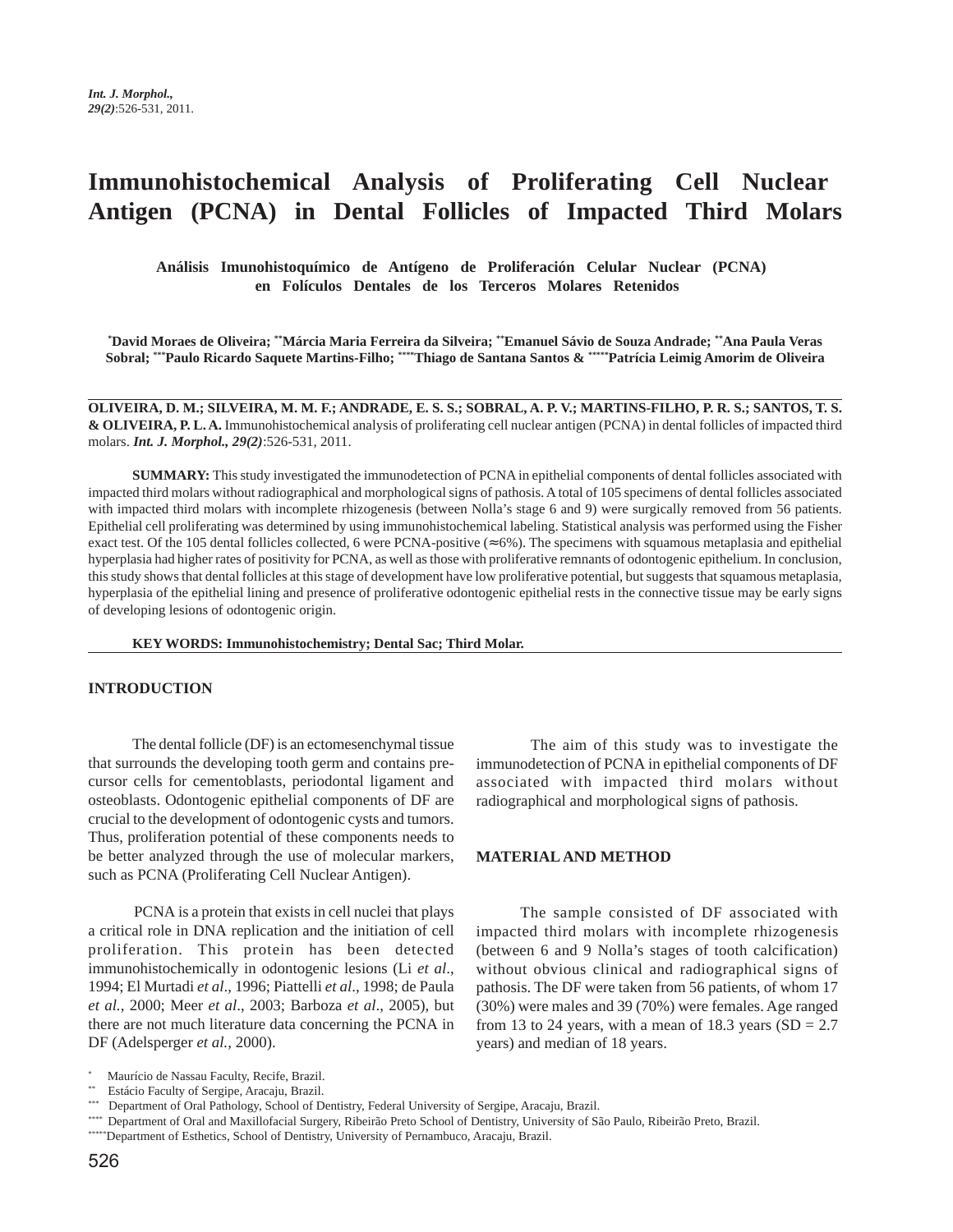Panoramic radiographies were taken for all the patients (Fig 1). The contours of the tooth and of the pericoronal space were traced on ultraphan paper using the X-ray viewer. The widest point of the pericoronal space was measured using a graduated scale. Subjects who had pericoronal space >4.0 mm were excluded from the study.

The follicles were separated from the tooth by making an incision at the level of the cementoenamel junction (Fig 2), conditioned in 10% formol and routinely stained with hematoxylin and eosin (HE). The epithelial lining of the specimens were classified according to the type (absent, enamel reduced and stratified squamous) and cell activity (inactive and hyperplastic). It was considered inactive in the presence of less than 20 layers of epithelial cells and in the absence of epithelial projections into the connective tissue. It was considered hyperplastic when there were over 20 layers or epithelial projections. The remaining epithelium in the connective tissue was classified as absent, inactive or proliferative. It was inactive when exhibiting a typical island or string formation and proliferative when forming sheets or layers of cells (Oliveira *et al.*, 2008).

Immunohistochemical staining was performed using the streptavidin-biotin method. Briefly, after the 3mm sections were deparaffinized in xylene and dehydrated in ethanol, endogenous peroxidase activity was blocked by incubating sections for 15 min in 0.3% (vol/vol) hydrogen peroxide in methanol. Sections were then heated in citrate buffer (10 mM, pH 6.0) at 120ºC for 1 min (pressure cooker) to antigen retrieval. The sections were then incubated with

primary antibodies to PCNA (Dako A/S, Glostrup, Denmark) for 60 min at room temperature and then stained according to the streptavidin-biotin method. The immunoreaction was visualized with diaminobenzedine (Dako Corporation, Carpinteria, CA, USA) as a chromogen. The slides were counterstained with Mayer's hematoxylin solution and mounted in Entellan (Merck KGaA, Darmstadt, Germany). For negative control the primary antibody was omitted and as positive control sections of oral squamous cell carcinoma were used. Clear brown nuclei, regardless of staining intensity, were considered PCNA-positive.

Statistical analysis was performed using the Fisher exact test. This work was previously submitted and approved by ethical committee in research from Pernambuco University by number 220/03.



Fig. 2. Morphological aspect of the dental follicle associated to the lower third molar of the right side showed in Fig. 1.



Fig 1. Ortopantomography showing the lower third molars with one third of root completed (Nolla's stage 7).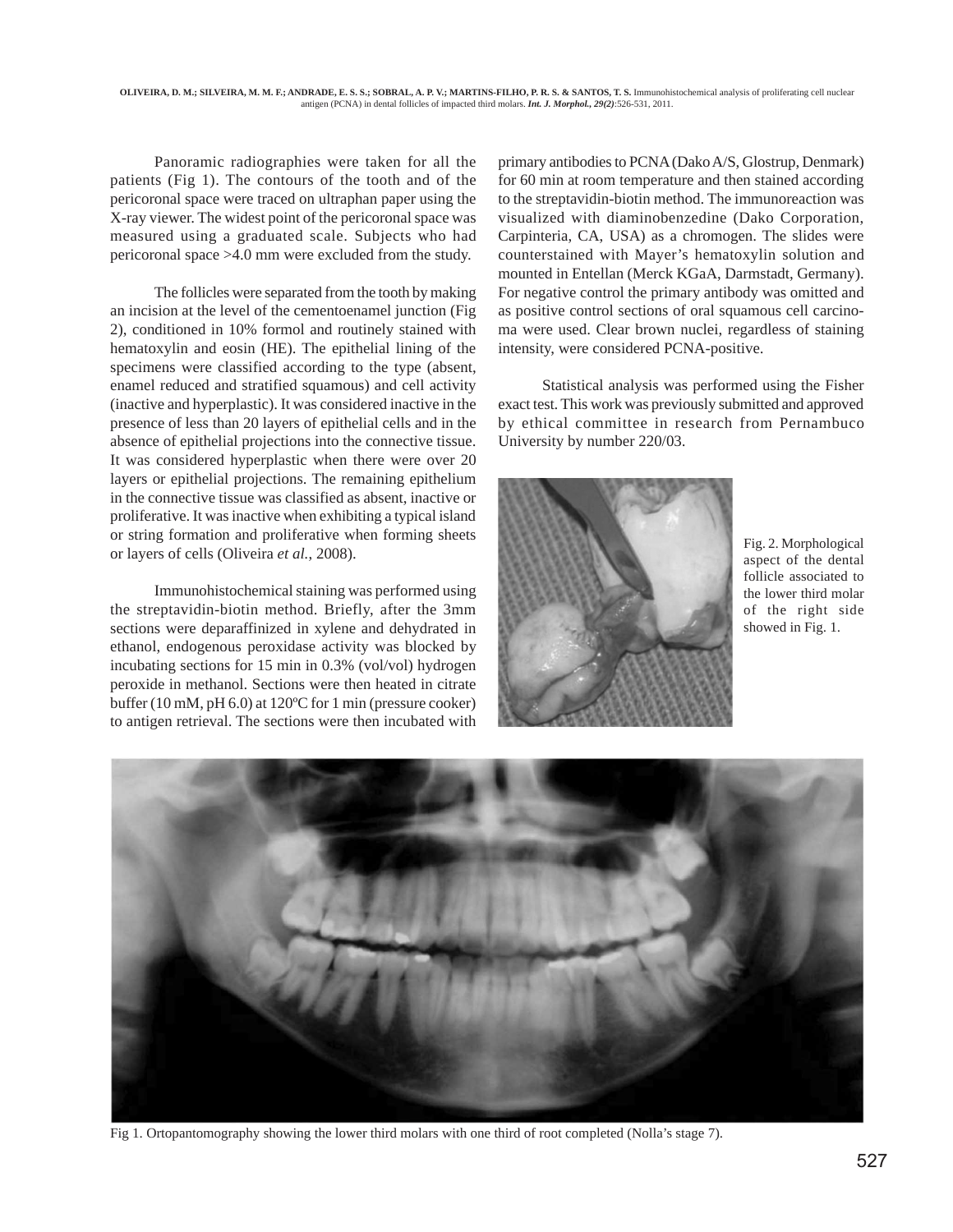**OLIVEIRA, D. M.; SILVEIRA, M. M. F.; ANDRADE, E. S. S.; SOBRAL, A. P. V.; MARTINS-FILHO, P. R. S.; SANTOS, T. S. & OLIVEIRA, P. L. A.** Immunohistochemical analysis of proliferating cell nuclear antigen (PCNA) in dental follicles of impacted third molars. *Int. J. Morphol., 29(2)*:526-531, 2011.

### **RESULTS**

105 DF were assessed for histological and immunohistochemical examination. In relation to epithelial lining, 24 showed no epithelial lining, 66 presented reduced enamel epithelium and 15 stratified squamous epithelium (squamous metaplasia). A higher frequency of DF with

squamous metaplasia was observed in 8 and 9 Nolla's stages. Hyperplastic activity was observed in 14 cases, of which 64% were found in stratified squamous epithelium. Proliferative odontogenic epithelial rests in the connective tissue were found in 5 cases (Fig 3).



Fig 3. Histological features of the dental follicles (hematoxylin-eosin staining). (A) Inactive enamel reduced epithelium (original magnification x100). (B) Inactive stratified squamous epithelium (original magnification x200). (C) Dental follicle exhibiting hyperplastic stratified squamous epithelium with islands of inactive odontogenic epithelium in the connective tissue (original magnification x100).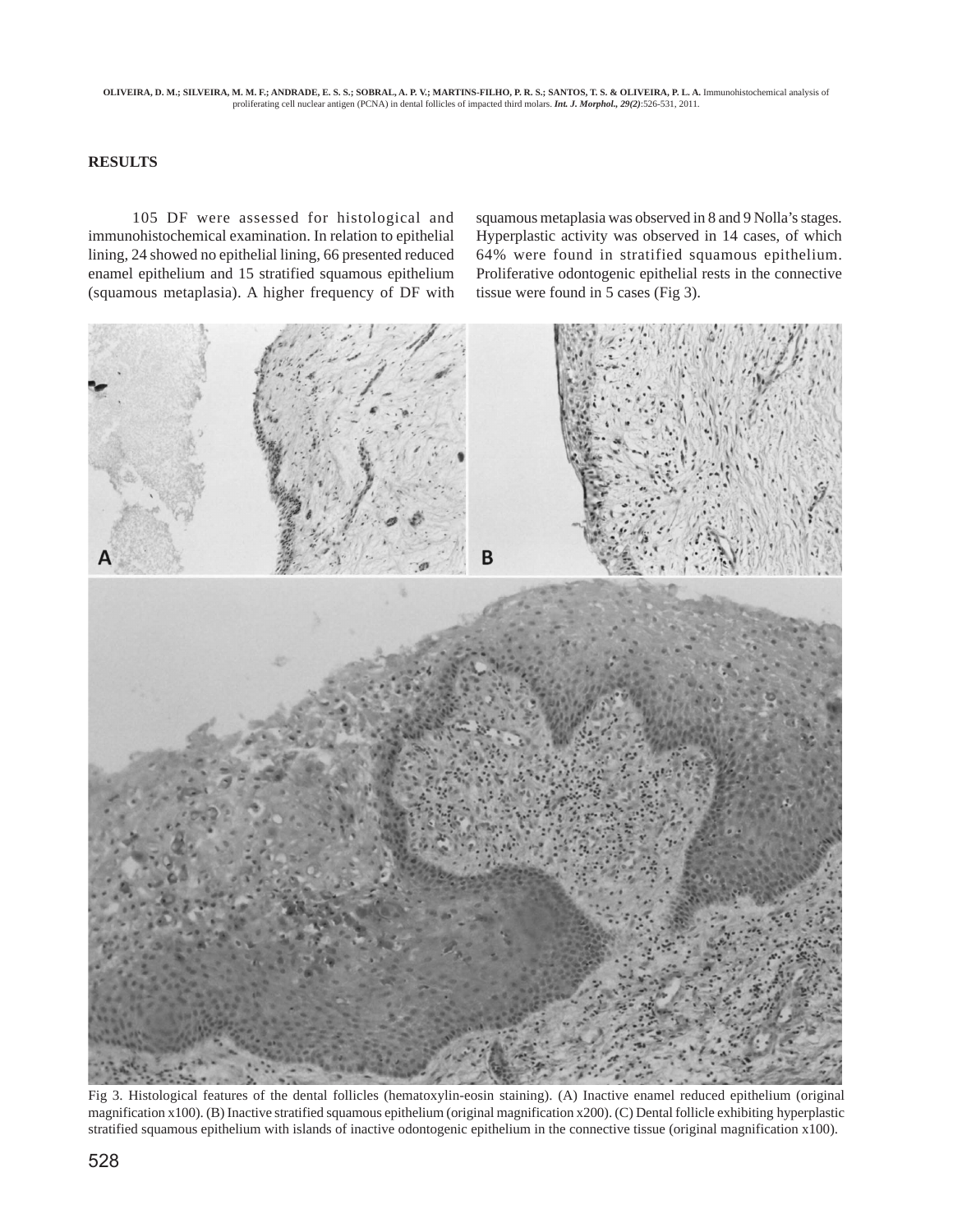Immunohistochemical analysis revealed positivity for PCNA in 6 DF ( $\approx$  6%). Three cases were excluded due to problems in the antigen retrieval. A higher frequency of PCNA-positive cases was found in DF with squamous metaplasia, hyperplastic activity and proliferative odontogenic epithelial rests in the connective tissue, but no statistical association was observed (Fig. 4).



Fig 4. Immunohistochemical staining of the dental follicles (SABC staining). (A) PCNA positive nuclei indicative of proliferative activity in the stratified squamous epithelium (original magnification x400). (B) PCNA positive nuclei in remnants of odontogenic epithelium in the connective tissue (original magnification x400).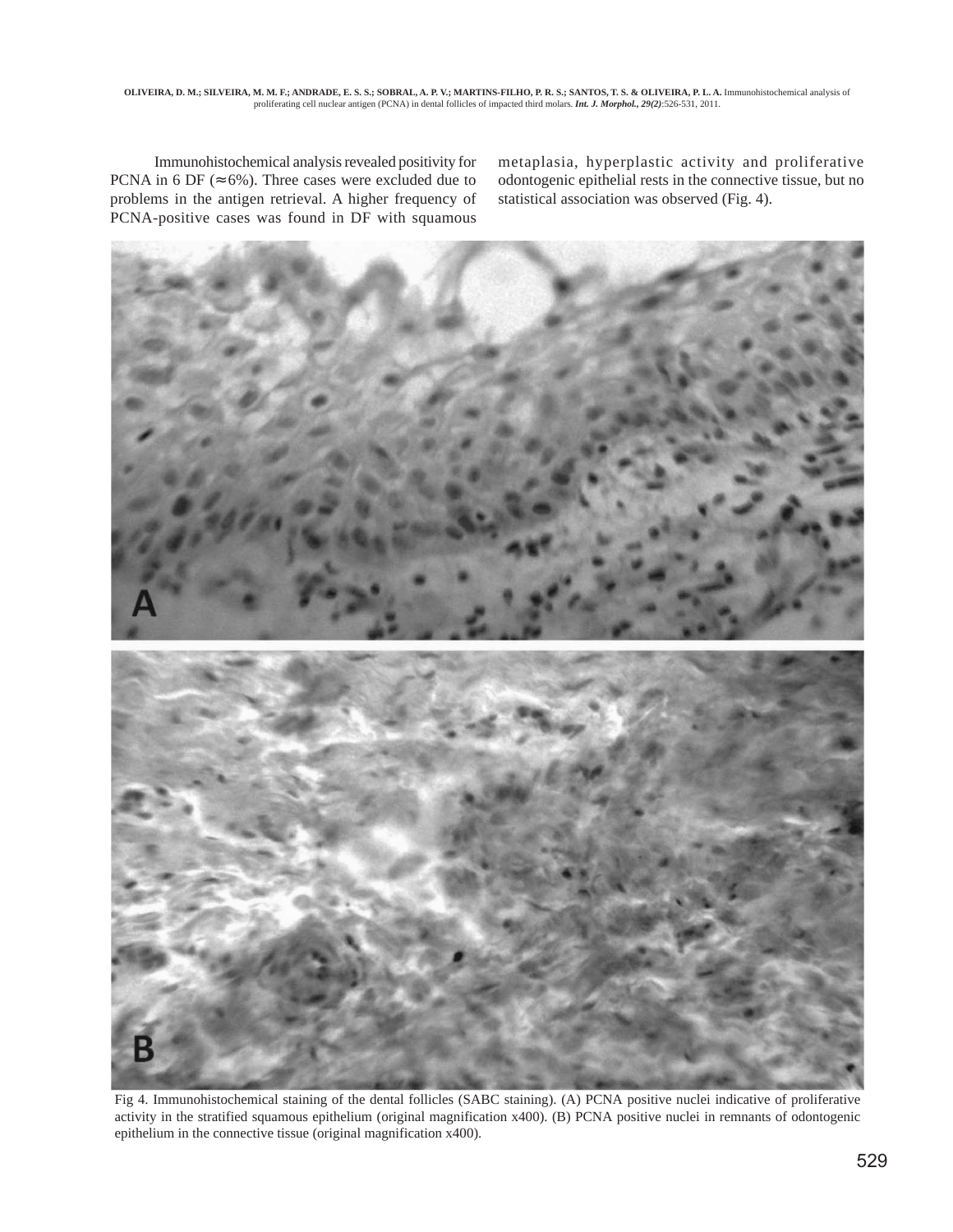### **DISCUSSION**

 Removal of impacted third molars is a common procedure in oral surgery. Alterations in the expression of proteins related to cell proliferation and apoptosis are a strong indicator of the malignant transformation potential of a certain lesion (Sousa *et al*., 2009). Thus, in the presence of pathological changes and/or severe symptoms, such as infection, non-restorable carious lesions, cysts, tumors and destruction of adjacent teeth and bone, there are no doubts about the real need for removal of these teeth. However, the justification for prophylactic removal of impacted third molar is less certain and has been debated for many years (NHS Centre for Reviews and Dissemination, 1999).

Although several authors have reported that the risk of the development of cysts and tumors around third molars is extremely low (Stephens *et al*., 1989; Kostopoulou *et al.,* 2000; Güven *et al*., 2000), others observed a high incidence of pathological changes in the DF, especially associated with the dentigerous cyst (DC) (Daley & Wysocki, 1995; Glosser & Campbell, 1999; Baykul *et al*., 2005). However, the discrepancy in the incidence rates of pathological changes in the DF is due to lack of standardization in the methods of these studies that used different parameters for radiographic and histological analysis of the cases.

Few authors have studied the proliferative potential of the DF associated to the impacted third molars using immunohistochemical methods. The use of cell proliferating markers, such as integrins (Godoy *et al.*, 2007), Ki-67 (Edamatsu *et al.,* 2005; Cabbar *et al.,* 2008) and PCNA (Adelsperger *et al*.), has shown that the squamous metaplasia would be the first visible sign of cystic transformation of the DF and not a normal change due to advanced age. In our study, although we have not found a statistical association between PCNA labeling and the type of epithelial lining, probably due to the low number of PCNA-positive cells, the specimens with squamous metaplasia had higher rates of positivity for PCNA than DF with reduced enamel epithelium. Our results suggest that these follicles with squamous metaplasia could represent, at this stage of rhizogenesis, early signs of development of odontogenic lesions. On other hand, there is no way to predict that PCNAnegative follicles remain unchanged if they are left *in situ.*

Our results also indicate a higher rate of PCNApositive cells in the presence of epithelial hyperplasia, in agreement with the findings of Edamatsu *et al*., who found a high proliferative potential of follicles with proliferating rete processes through the use of Ki-67.

In conclusion, this study shows that DF at this stage of development have low proliferative potential, but suggests that squamous metaplasia, hyperplasia of the epithelial lining and presence of proliferative odontogenic epithelial rests in the connective tissue may be early signs of developing lesions of odontogenic origin.

**ACKNOWLEDGEMENTS**.We are thankful to CNPq and CAPES for financial support to execute this study.

**OLIVEIRA, D. M.; SILVEIRA, M. M. F.; ANDRADE, E. S. S.; SOBRAL, A. P. V.; MARTINS-FILHO, P. R. S.; SANTOS, T. S. & OLIVEIRA, P. L. A.** Análisis imunohistoquímico de antígeno de proliferación celular nuclear (PCNA) en folículos dentales de terceros molares retenidos. *Int. J. Morphol., 29(2)*:526-531, 2011.

**RESUMEN:** Se investigó la inmunodetección de PCNA en los componentes epiteliales de los folículos dentales asociados a terceros molares retenidos sin signos radiográficos y morfológicos de la patología. Fueron extraídos quirúrgicamente, de 56 pacientes, 105 muestras de folículos dentales asociados a terceros molares retenidos con rizogénesis incompleta (entre los estadíos de Nolla 6 y 9) La proliferación de células epiteliales se deteminó mediante inmunohistoquímica. El análisis estadístico se realizó mediante la prueba exacta de Fisher. De los 105 folículos dentales recogidos, 6 fueron PCNA-positivos (≈ 6%). Las muestras con metaplasia escamosa e hiperplasia epitelial tuvieron mayores tasas de positividad para PCNA, así como aquellos con restos de proliferación del epitelio odontogénico. En conclusión, este estudio mostró que los folículos dentales en esta etapa del desarrollo tienen un potencial proliferativo bajo, pero sugiere que la metaplasia escamosa, la hiperplasia del epitelio y la presencia de restos epiteliales odontogénicos, en proliferación en el tejido conectivo, pueden ser signos tempranos de lesiones en el desarrollo de origen odontogénico.

**PALABRAS CLAVE: Inmunohistoquímica; Saco dental; Tercer molar.**

#### **REFERENCES**

- Adelsperger, J.; Campbell, J. H.; Coates, D. B.; Summerlin, D. J. & Tomich, C. E. Early soft tissue pathosis associated with impacted third molars without pericoronal radiolucency. *Oral Surg. Oral Med. Oral Pathol. Oral Radiol. Endod., 89*:402-6, 2000.
- Barboza, C. A. G.; Pinto, L. P.; Freitas, R. A.; Costa, A. L. P. & Souza, L. B. Proliferating cell nuclear antigen (PCNA) and p53 protein expression in ameloblastoma and adenomatoid odontogenic tumor. *Braz. Dent. J., 16*:56- 61, 2005.